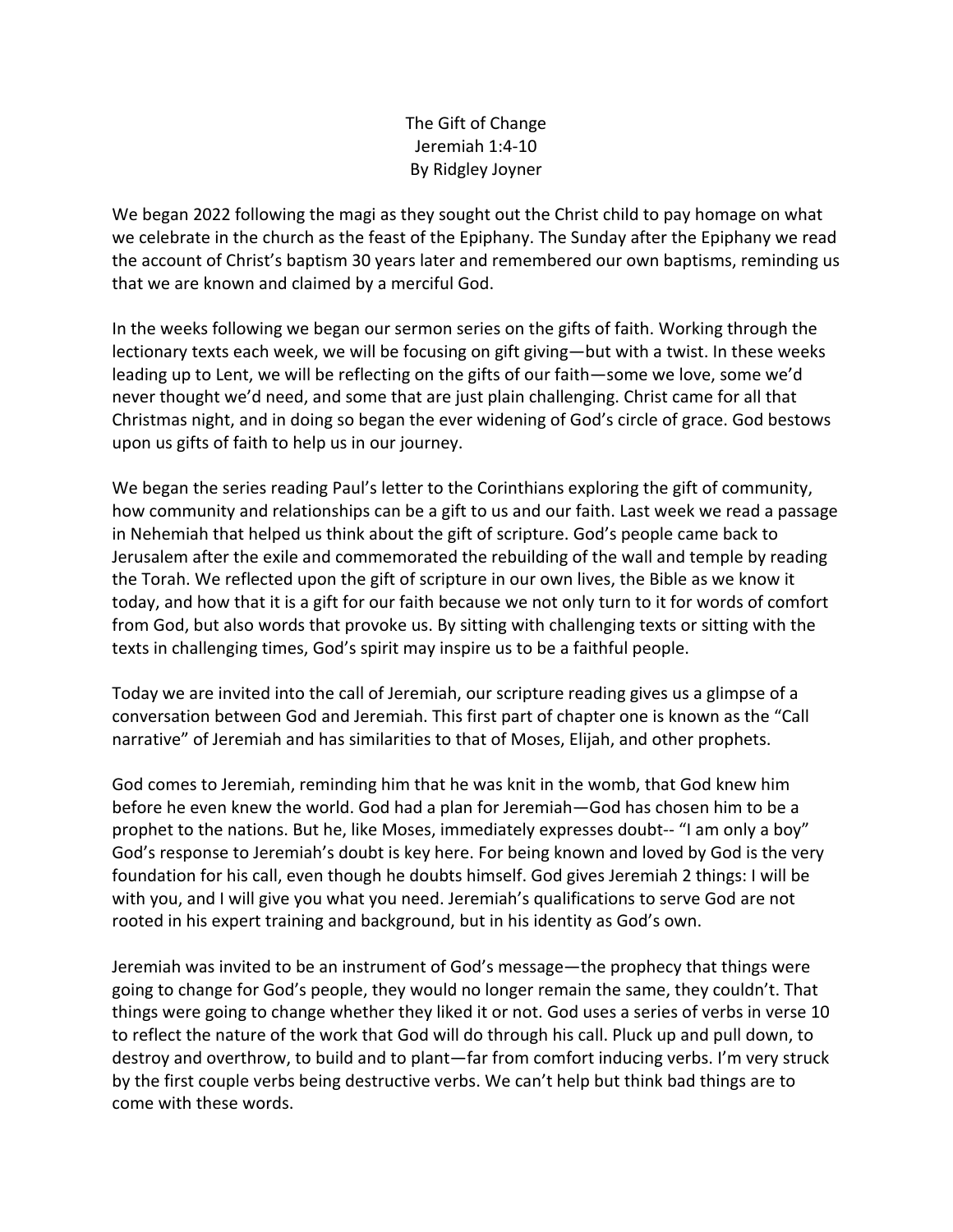For the people of God, the plucking up and pulling down was uncomfortable for them too. But it is through disruptive change that God is truly able to do the the work of rebuilding, planting. It is through destruction that God is able to work resurrection that God is able to bring about the beauty of a new thing.

Jeremiah was a young man known and loved by God—and called to be a part of God's work of rebuilding through destruction. Jeremiah's commission as to share with God's people the gift of change.

The past couple of weeks our affirmation of faith has looked different each Sunday—we have affirmed our faith using a part of our constitution called the book of confessions. Each confession has included aspects of the week's theme. You may have found that our affirmations of faith are not as well known to you this month because we can't possible say a whole confession for our affirmation of faith. In 1985, the PCUSA commissioned a group of people at General Assembly to create a BRIEF confession of faith, and it is one of our shortest—it is a page long.

The book of confessions is my favorite part of our constitution because it reminds us of the gift of change. What is held in the pages among the many words is a backstory. Each confession was written during a time called "statis confessionis" – a time when *The State of the World, in Which the Church Must Stand by Her Confession*. Meaning that we the church have found ourselves in periods in our history that we have had to stand up and proclaim what it means to believe in God, to be the church at that point in time, and often those times, are times of great change. Times of plucking up and tearing down, destruction. Each confession was a response to the *change* that was coming about at that point in time. And even today these confessions speak to us about God, the church, the spirit, Jesus the sacraments, you name it.

Held within these pages of our constitution, we have the theological declaration of Barmen out of Germany that was created by the German Christian Church during Hitler's reign when the state was pushing the church to align with its political views and endorse the Nazi party as the "Christian party". We have the Confession of 1967 out of America that sought to reconcile our faith with all that was happening in the 60s. Most recently, the confession of Belhar out of South Africa that spoke against apartheid and racism in the church and in our world.

Each of these times of change‐‐‐were times when the people of God were experiencing a breakdown of what once brought comfort and stability‐‐‐a plucking up, destroying…and God's people were appointed to proclaim that God would plant a new understanding of our faith and life and bring a renewed church into being.

Today is a special day in the life of our church—the annual congregational meeting. I must admit before I came to St. John's I had never experienced an annual meeting with such detail and magnitude of this church family. Never had I been invited into such a process. Up until then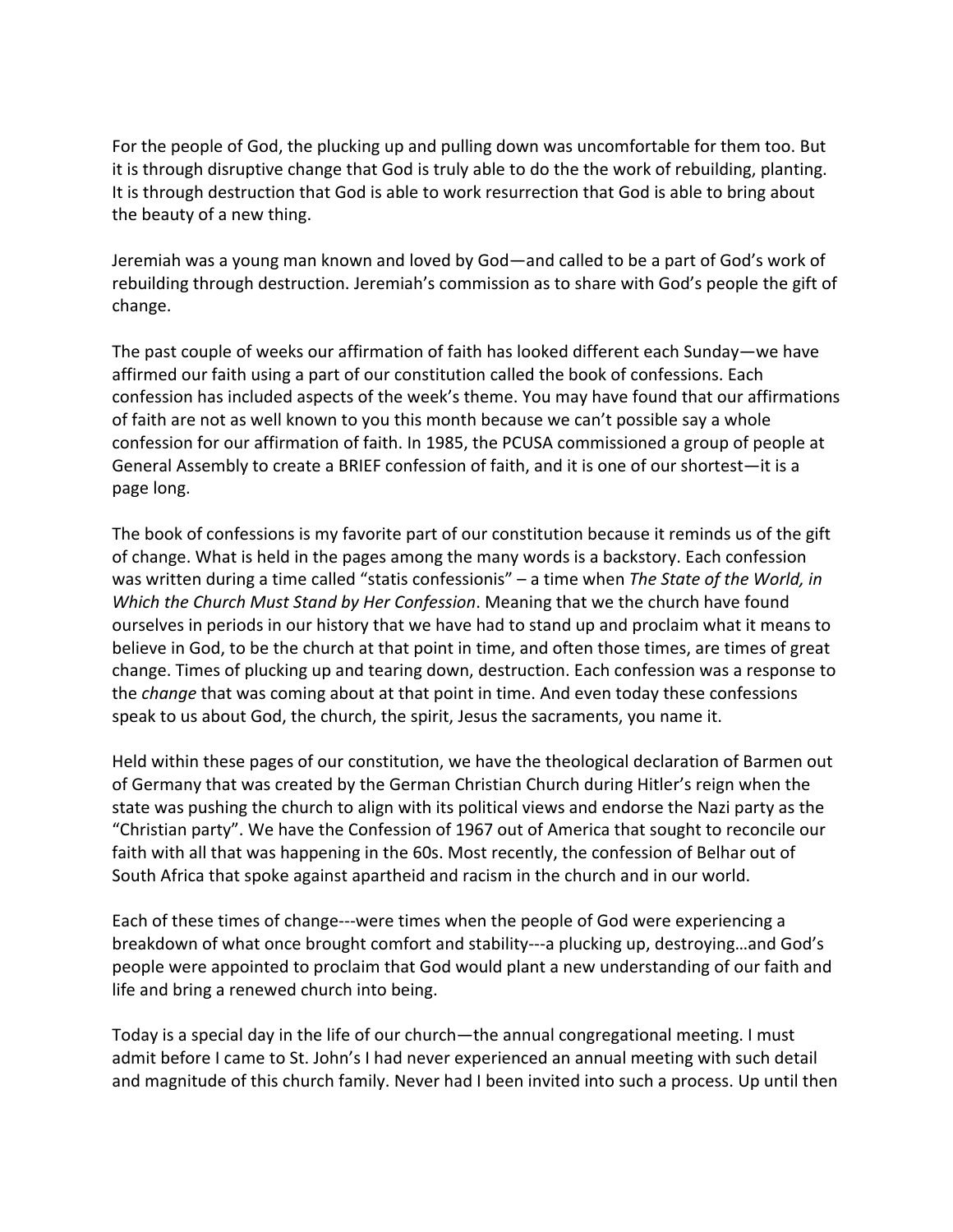it was "ok what do we HAVE to do and how can we do it as quickly as possible" as if it was checking off a yearly to do list.

But, when I came to St. John's and experienced the Annual Meeting—it wasn't just something we *had* to do. It was this beautiful celebration and a communal sharing of where God was at work each and every day of the year—all 365 days. Today we will be approving a nominations slate for those who have responded to God's call to a particular office of deacon, elder and trustee—to use the gifts God has given them to serve in this way.

But what I see in this report is that each and every member of this congregation is like Jeremiah‐‐known and loved by God—and *called* by God for such a time as this. 2020 brought on so much change—change of leadership in our country, change of how and where and when we work, how our children go to school. Even the simplest of things suddenly became challenging. We couldn't just go to the grocery. We had to wear masks, and sanitize and navigate shortages, some of us learned the "curbside" way of grocery shopping. It seemed like there wasn't one thing that stayed the same in 2020. And I think we knew some of these things would be here to stay, but perhaps we didn't expect so many to remain. Because here we are—worshipping virtually during a COVID surge and prepping for another virtual Annual Meeting.

2021 has brought change to our congregation in more than just the pandemic. While navigating hybrid life we have found ourselves tired of change, feeling burnout, and weary. The pandemic did not stop job loss, losing a family member, cancer, depression, life changing diagnoses, family changes. WE have learned in 2021 that change is the constant.

But what we celebrate today is that while change is constant, God is steadfast. In the face of change, we are invited to remember that God knit us in the womb, God calls us, God is with us, and God gives us what we need. One of the things that has been striking to me this week was to read our annual report and see what the gift of change did for us. Yes, it halted many beloved traditions and ministries that we look forward to resuming. But change was a gift because it helped us re‐think why we do what do, what makes it important and seek to prioritize God in our work, even if it wasn't what we were always used to.

The biggest gift I have seen from all this change is a commitment to the community—how can we welcome new members in our midst, how can we continue to check in with one another? How can we welcome old friends back into the fold through technology like livestream worship? I've seen this church navigate a manse sale, caring for their pastors, livestreaming worship, learning virtually for Supper at St. Johns, dancing in the parking lot, hiking in God's creation. We have enabled so many more ways for participation in mission from near and far. It may have felt more like plucking up and less like planting, but God is doing a new thing through resurrecting our church.

I hope you are able to see the same this morning; I hope you are able to hear these words to Jeremiah as God's words to you for 2022 as we embrace another year serving God with one another. That God will be with us and God will give us what we need to do what we are called